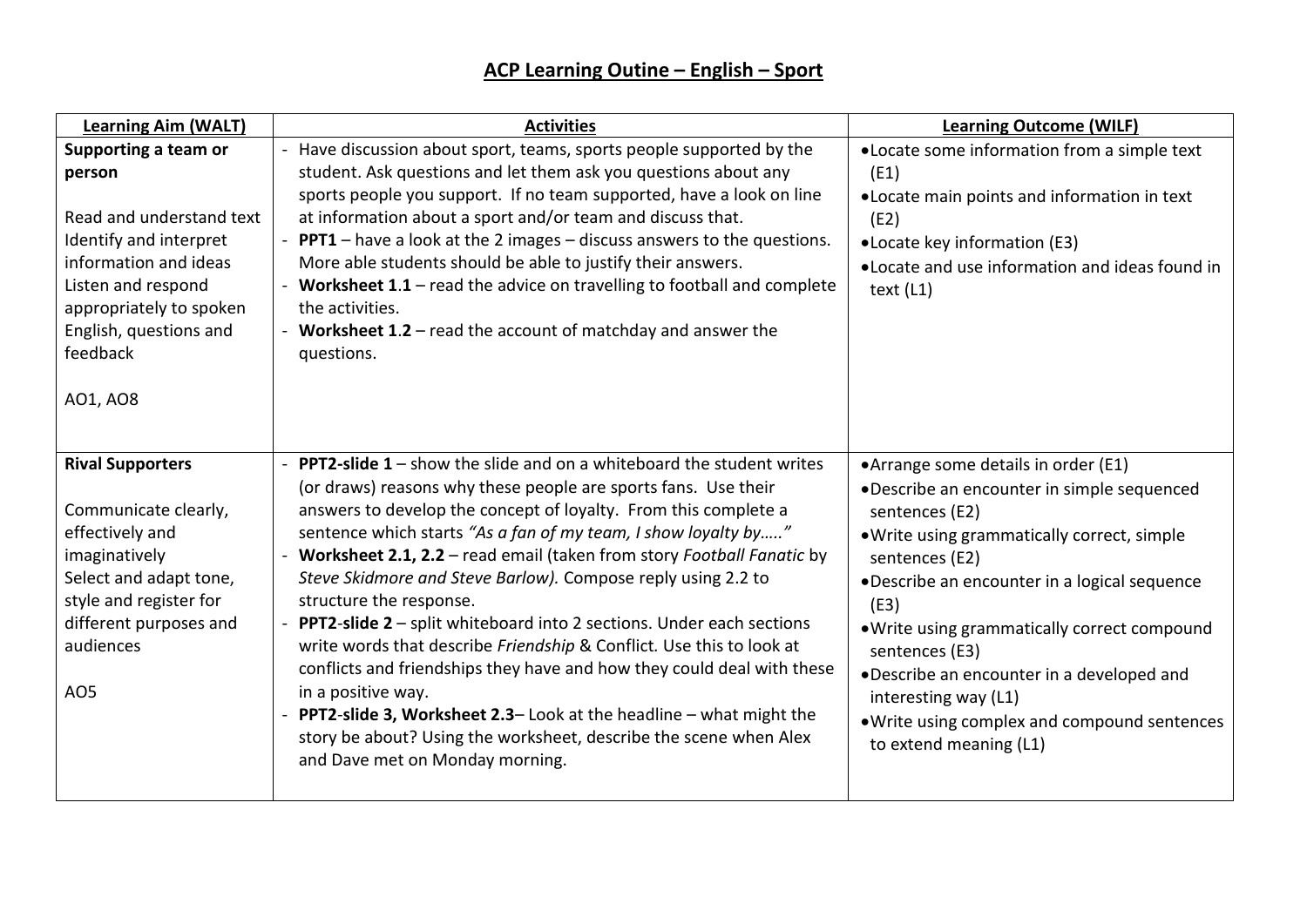| <b>Making a Match Sound</b><br><b>Exciting</b><br>Explain and comment on<br>how writers use language<br>and structure to achieve<br>effects and influence<br>readers.<br>Listen and respond<br>appropriately to spoken<br>English, questions and<br>feedback<br>AO2, AO5 | - Worksheet 3.1 - complete the commentator's phrases using the word<br>bank provided. Check understanding and spelling of the words, looking<br>up and learning if necessary.<br><b>PP3-slide 1</b> – read the tips, discuss what they mean. Look up any words<br>where meaning not known. Sort the words in to 3 groups: nouns, verbs<br>and adjectives. Discuss what is needed to write a sentence and how<br>the choice of adjectives makes a sentence more interesting.<br><b>PP3-slide2</b> – copy the 3 sentences replacing the highlighted words with<br>more exciting alternatives.<br>- Worksheet 3.2 - read text and complete activity. Gold students should<br>do a rough plan of Point/Evidence/Explain before writing up. | •Understand meanings of simple words in text<br>(E1)<br>. Understand meanings of most words in text<br>(E2)<br>·Identify some language features in the text<br>(E3)<br>• Show awareness of the effect of language<br>features (L1)                                                                                                                                                           |
|--------------------------------------------------------------------------------------------------------------------------------------------------------------------------------------------------------------------------------------------------------------------------|----------------------------------------------------------------------------------------------------------------------------------------------------------------------------------------------------------------------------------------------------------------------------------------------------------------------------------------------------------------------------------------------------------------------------------------------------------------------------------------------------------------------------------------------------------------------------------------------------------------------------------------------------------------------------------------------------------------------------------------|----------------------------------------------------------------------------------------------------------------------------------------------------------------------------------------------------------------------------------------------------------------------------------------------------------------------------------------------------------------------------------------------|
| The Supporter's View<br>Compare writer's ideas<br>and perspectives.<br>Demonstrate<br>presentation skills<br>Use spoken English<br>effectively in speeches<br>and presentations<br>A03, A07, A09                                                                         | PP4-slide 1 - look at the picture. Discuss if each of the people listed<br>would report the same thing? Introduce the idea of bias. What bias<br>might each person have. Look at how car accidents are reported and<br>the importance of reporting facts.<br>PP4-slide2 - the 2 pictures are used in 2 different reports of the match.<br>Create lists of the similarities and differences in the pictures, or what<br>would be in the reports.<br>- Worksheet 4.1, 4.2- read text and identify similarities and differences.<br>Use 4.2 to plan brief presentation of these and then deliver it verbally.<br>If done with a group - people can give feedback.                                                                         | •Identify a similarity or difference between 2<br>texts (E1)<br>·Identify a similarity or difference between<br>characters and events in simple text (E2)<br>·Identify similarities or differences between<br>characters and events in text (E3)<br>·Identify significant similarities or differences<br>between characters and events, supporting<br>views with references to the text (L1) |